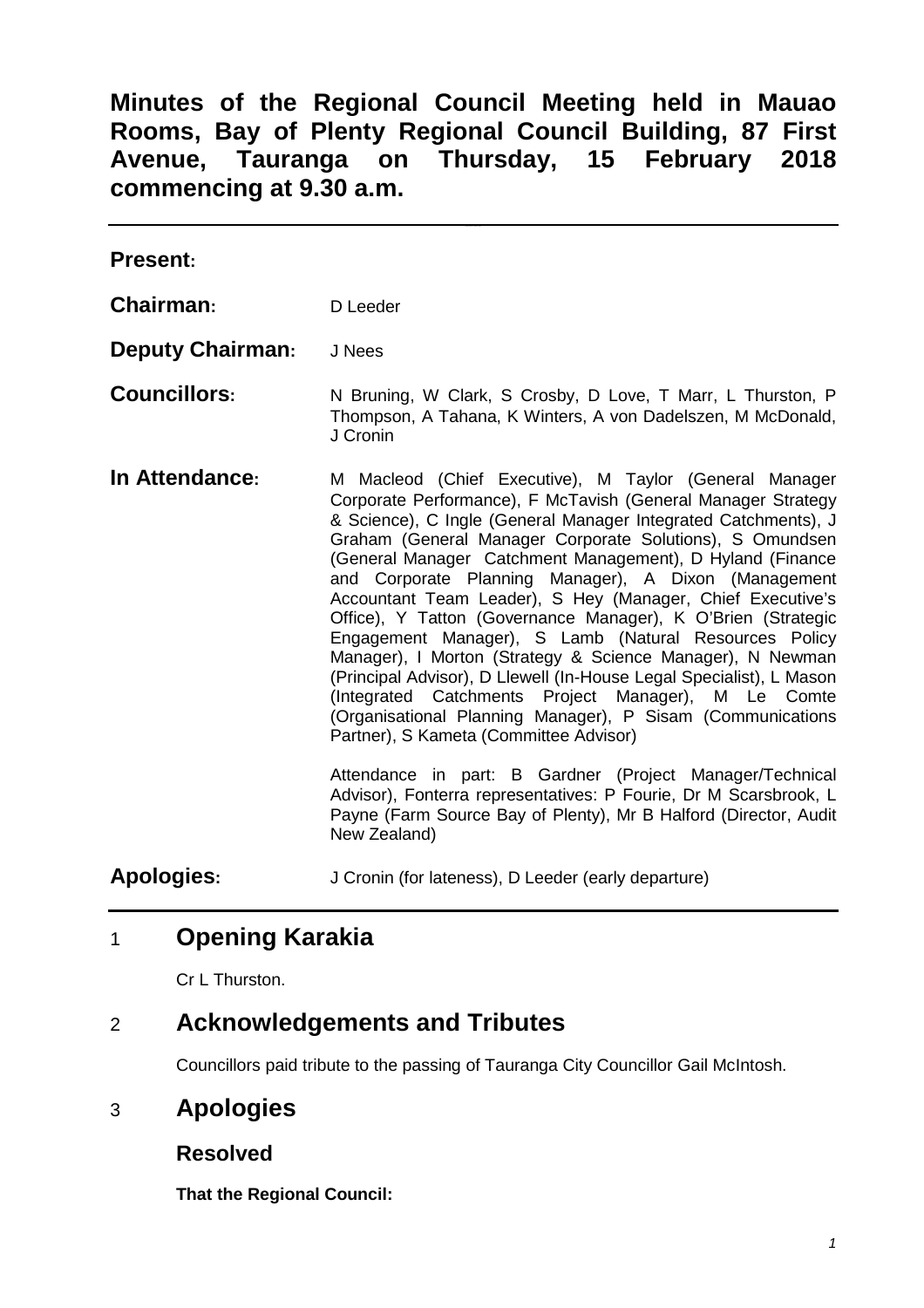**1 Accepts the apologies of Councillor J Cronin for lateness and Chairman D Leeder for early departure.** 

> **Leeder/Nees CARRIED**

# 4 **Acceptance of Late Items and General Business**

Nil.

# 5 **Confidential Business to be transferred into open**

Nil.

# 6 **Declaration of conflicts of interest**

No conflicts of interest were declared.

## 7 **Previous Minutes**

#### 7.1 **Regional Council Minutes - 14 December 2017**

#### **Matter arising**

Minute item 10.3: Mash Up Competition 2018 – councillors were advised a level of sponsorship funding had been approved and that messaging around the 15 March 2018 competition was being progressed.

## **Resolved**

**That the Regional Council:** 

**1 Confirms the Regional Council Minutes of 14 December 2017 as a true and correct record.** 

> **Leeder/Nees CARRIED**

## 7.2 **Regional Transport Committee Minutes - 22 November 2017**

#### **Resolved**

**That the Regional Council:** 

**1 Receives the Regional Transport Committee Minutes of 22 November 2017.** 

**Crosby/Nees CARRIED**

## 7.3 **Civil Defence Emergency Management Group Joint Committee Minutes - 4 December 2017**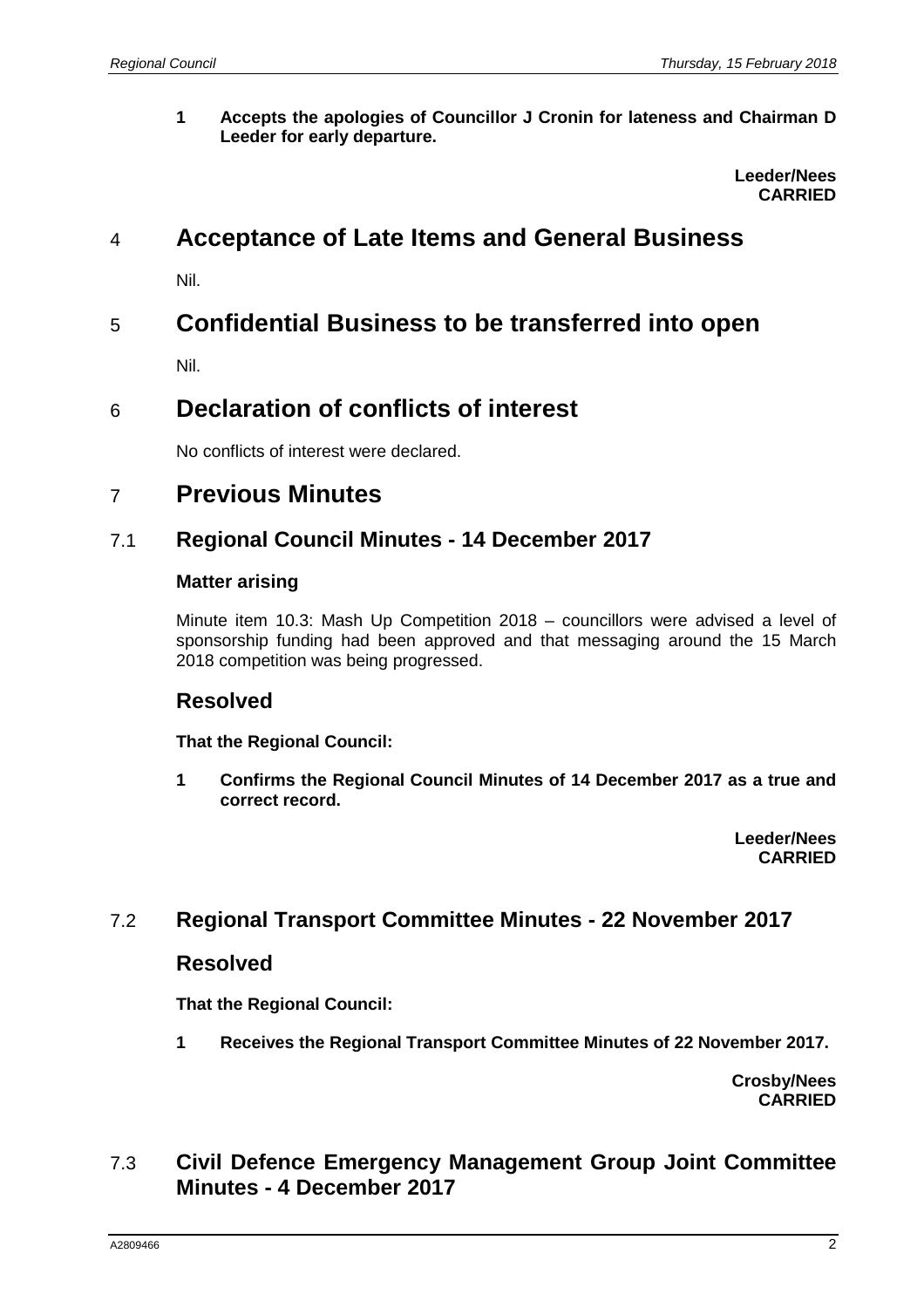#### **Resolved**

**That the Regional Council:** 

**1 Receives the Civil Defence Emergency Management Group Joint Committee Minutes of 4 December 2017.** 

> **Love/Leeder CARRIED**

#### 7.4 **Te Maru o Kaituna River Authority Minutes - 7 December 2017**

#### **Resolved**

**That the Regional Council:** 

**1 Receives the Te Maru o Kaituna River Authority Minutes of 7 December 2017.** 

> **Nees/Tahana CARRIED**

#### 7.5 **Rotorua Te Arawa Lakes Strategy Group Minutes - 8 December 2017**

#### **Resolved**

**That the Regional Council:** 

**1 Receives the Rotorua Te Arawa Lakes Strategy Group Minutes of 8 December 2017.** 

> **Leeder/Winters CARRIED**

## 7.6 **Eastern Bay of Plenty Joint Committee Draft Minutes - 6 December 2017**

#### **Matter arising**

Minute Item 2 – in regard to the Eastern Bay of Plenty Spatial Plan referenced on page 62 of the agenda, councillors were informed that the spatial plan had been adopted by all councils and that the Chief Executive would provide further advice regarding the status of implementation.

#### **Resolved**

**That the Regional Council:** 

**1 Receives the Eastern Bay of Plenty Joint Committee Draft Minutes of 6 December 2017.**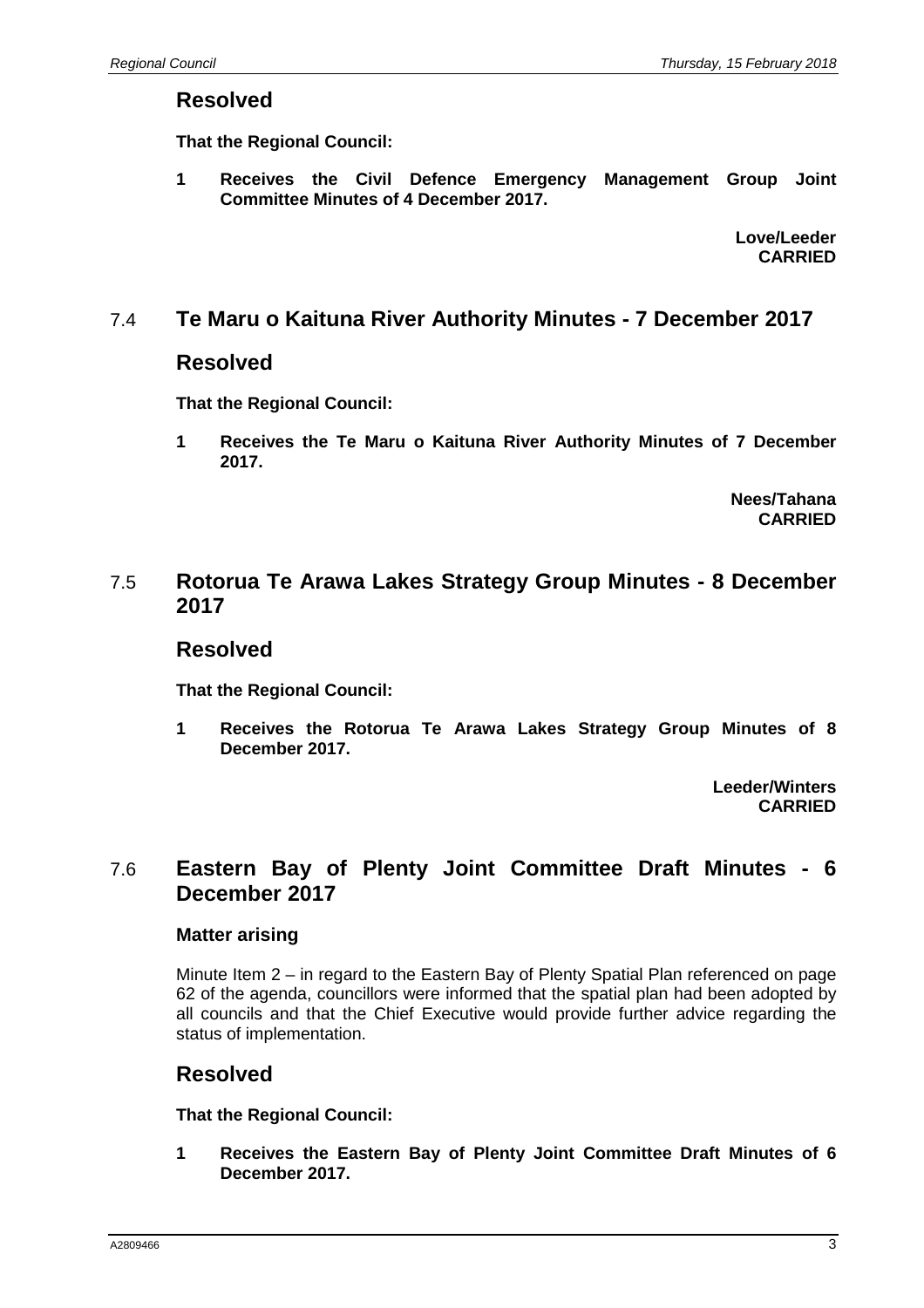**Bruning/Clark CARRIED**

## 7.7 **SmartGrowth Leadership Group Minutes - 13 December 2017**

#### **Matter arising**

The Chief Executive advised a councillor briefing would be scheduled in advance of the 22 February 2018 SmartGrowth Workshop. It was requested that a copy of the NPS for Urban Development Capacity be provided to councillors for their information prior to the briefing and workshop.

#### **Resolved**

#### **That the Regional Council:**

**1 Receives the SmartGrowth Leadership Group Minutes of 13 December 2017.** 

> **Leeder/von Dadelszen CARRIED**

# **Order of Business**

The Chairman advised that some reordering of items would be required to accommodate the arrival of presenters and the early departure of the Chairman and Chief Executive.

With the leave of Council, the Chairman advised that Item 10.1, Chairman's Report would be deferred until later in the agenda and that Item 11.1 would be received next.

## 7.8 **Fonterra's "50 Catchments" project**

Refer PowerPoint Presentation Objective ID A2809819.

Fonterra Manager Regional Engagement Philippa Fourie, Programme Manager Water Dr Mike Scarsbrook and Head of Farm Source Bay of Plenty Lisa Payne presented an overview of Fonterra's Water Plan and 50 Catchments Project. Members were advised of Fonterra's commitment to achieving community values for freshwater. An outline was given of Fonterra's water plan, focus areas and timeline, selection criteria, draft sites and deliverables for the 50 Catchments Project for the region, noting that decisions on sites were due in July 2018.

#### **Attendance**

Cr Cronin entered at 9.44 am.

The following matters were clarified:

- The recently established Tiaki Sustainable Dairying Programme would provide proactive support to improve on farm practices and sustainability.
- Purchasing of nitrogen off farmers was not within the scope of the project, with focus being made on non-regulatory improvements.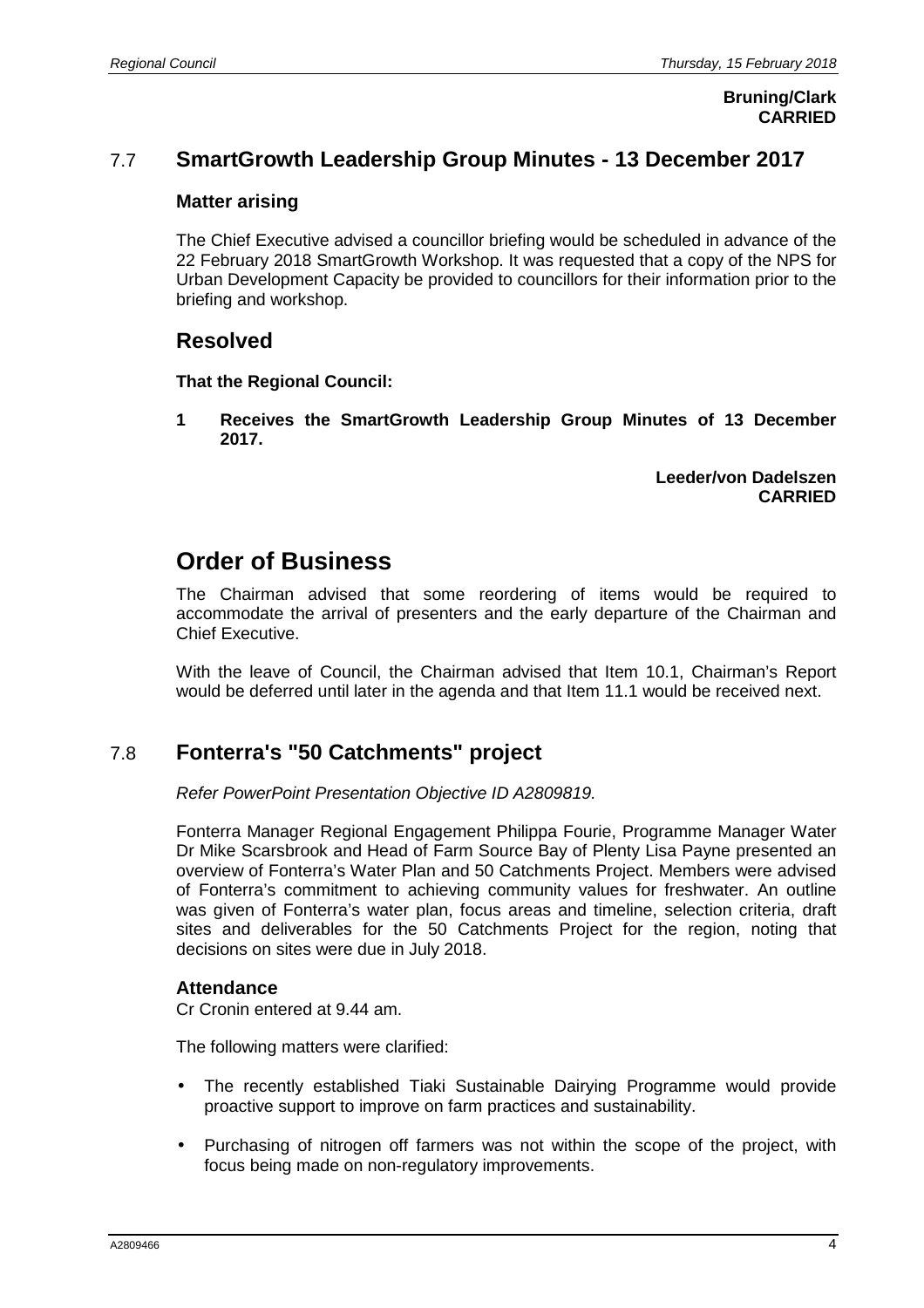- Finding ways to improve limiting factors for native fish and linkages to water quantity and water quality would be looked at.
- A key area of work for Fonterra's Dairy Action Plan on Climate Change was to measure and reduce greenhouse gases (GHGs) and integrate this with work that was occurring on water quality. While this would be a challenge, research would look at co-benefits for GHGs and overall numbers of animal footprint. It was noted that guidance was needed from Central Government and Regional Councils on where targets should be set.
- Mitigation work was occurring with farmers in the region, with the intention to collaborate with the Regional Council.
- Plans for working on the 50 Catchments project would not exclude other work such as a commitment for farm plans to deliver community values that were identified for the catchment over time.
- As a member of the Land and Water Forum (LAWF), Dr Scarsbrook advised that over the last year, LAWF had given good advice to Central Government, with future directives being sought on allocation issues, sediment attributes, holding the line and making further progress.

Council requested regular updates on the project which was noted and acknowledged.

## **Resolved**

**That the Regional Council:** 

**1 Receives the report, Fonterra's "50 Catchments" project.** 

**Leeder/Winters CARRIED**

## 7.9 **Adoption of the 'Statement of Proposal: proposed changes to Bay of Plenty Regional Council's Resource Management Act charges' for public consultation**

The report sought Council adopt the Statement of Proposal for public consultation. Councillors were satisfied with proposal and accepted the recommendations without further discussion.

#### **Resolved**

**That the Regional Council:** 

- **1 Receives the report, Adoption of the 'Statement of Proposal: proposed changes to Bay of Plenty Regional Council's Resource Management Act charges' for public consultation;**
- **2 Approves the proposed charges in relation to resource consents for the purposes of consultation as follows:** 
	- **a. the change to the general consent application deposit, to be set in three tiers;**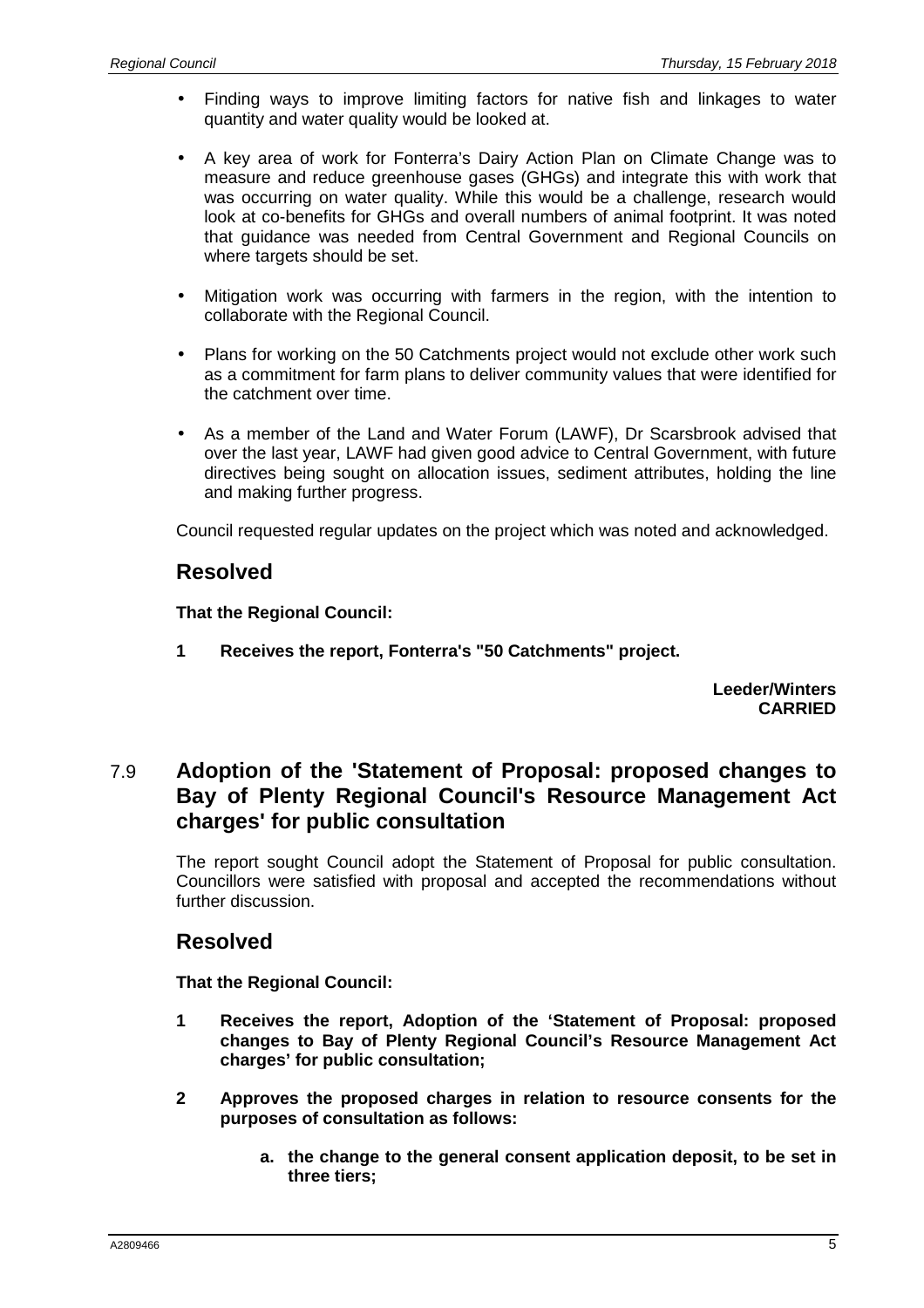- **Tier 1 \$775 (GST inclusive)<sup>1</sup>**
	- o **Certificate of compliance**
	- o **Re-consenting existing unchanged lake structures**
	- o **Lapsing period extensions**
- **Tier 2 \$1,770 (GST inclusive)<sup>1</sup>**
	- o **Onsite effluent discharge (septic tanks)**
	- o **Onsite dairy effluent discharge**
	- o **Remediation of contaminated land**
	- o **Multiples bores(more than three)**
	- o **Changes, cancellation or review of consent conditions**
	- o **Transfer of consent to another site or another person at another site**
- **Tier 3 \$2,700 (GST inclusive)<sup>1</sup>**
	- o **All other consent categories**
- **b. the move to a single 'bore fee' of \$475 (incl. GST) which will incorporate both consent and compliance staff time;**
- **c. the fee for transfer of a consent to another person at the same site will increase to \$165 (incl. GST);**
- **d. the change to the deposit for 'publicly notified applications' to a deposit for 'publicly notified applications which proceed to a hearing'. The level of the deposit remains the same at \$10,000 (incl. GST);**
- **e. the introduction of a fee of \$5,000 (incl. GST) for 'limited notified application fees which proceed to a hearing';**
- **f. the deposit for complex plan or policy statement changes or new plan requests is set at \$50,000 (incl. GST);**
- **g. the introduction of a charge for the 'issue of a notice stating whether an activity is a permitted marginal and temporary activity' on an actual and reasonable basis, with the first hour being free;**
- **h. the OSET approval inspection fee remains at \$50 (incl. GST);**
- **i. that "applications to reduce the allocated rate of a surface water take consent or allocated annual volume of groundwater take consent" and "applications for activities listed in regional plans that have zero fee" remain at a zero fee;**
- **j. the recovery of costs associated with an objection to be charged on an actual and reasonable basis. The Council may ask the hearings commissioner(s) to make a recommendation as to whether these costs should be remitted;**
- **3 Approves the following in relation to the proposed base charge for the purposes of consultation:** 
	- **a. the re-naming of the 'base' charge to 'administration' charge;**
	- **b. a \$5 increase in the administration charge to \$135 (incl. GST);**

<sup>1</sup> Refer amendment – Item 7.1 Regional Council Meeting Minutes 29 March 2018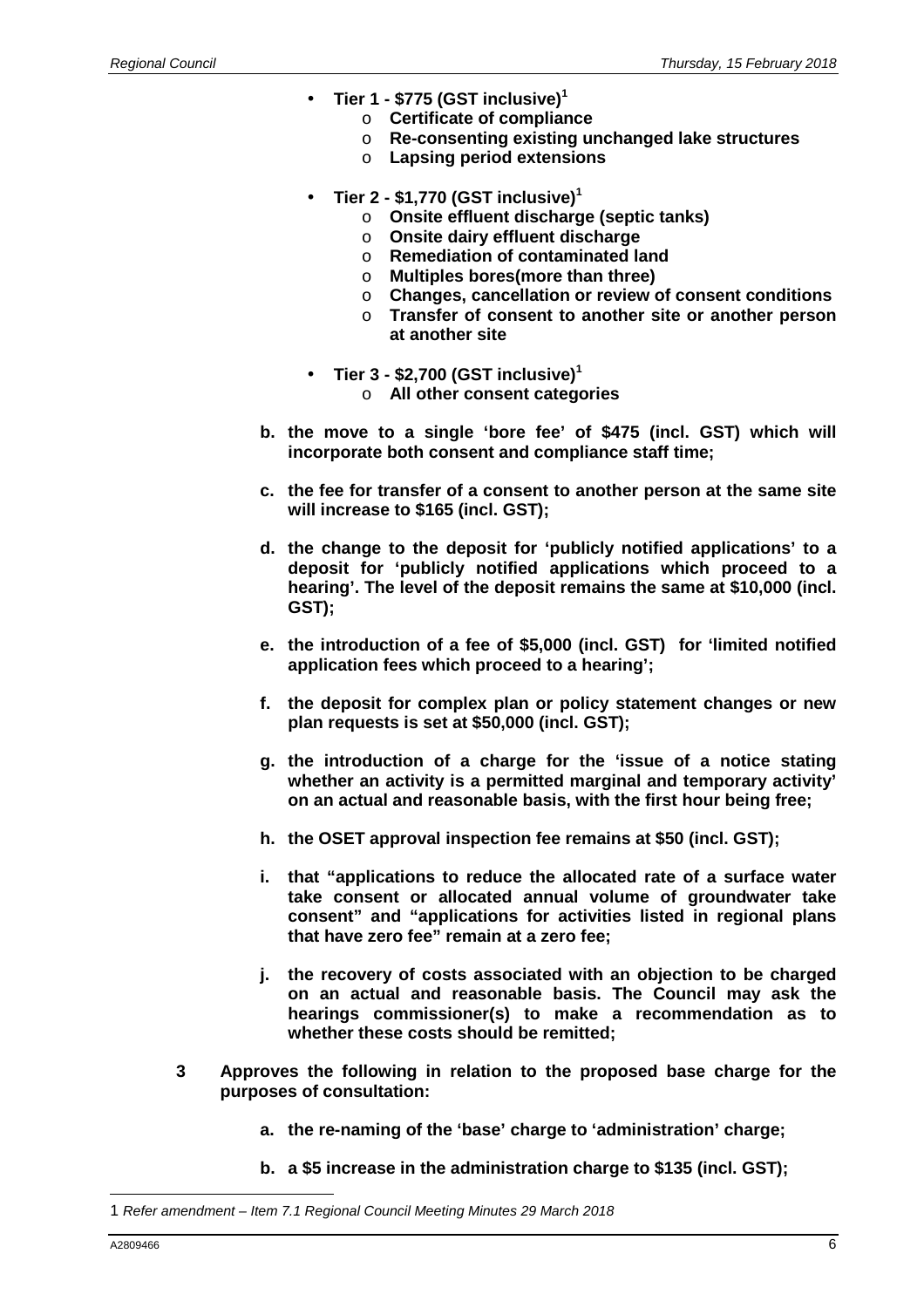- **c. that the following consent categories are exempt from the annual administration charge:** 
	- **i. Long term consents for structures, reclamations or diversions in the Coastal Marine Area, rivers and lakes unless an inspection has been carried out in that year**
	- **ii. "Consequential" consents such as the discharge permit in an activity that involves a diversion and discharge, or the discharge permit in an activity that involves taking and discharging water (e.g. to heat a pool). To qualify, the "consequential" consent must occur as a natural consequence of the primary activity and have no significant environmental effect compared to the primary consent;**
- **4 Approves the following in relation to the proposed compliance monitoring charges for the purposes of consultation:** 
	- **a. the changes to compliance monitoring fixed fees as listed in Schedule 1A of the supporting information document (Appendix 2);**
	- **b. the introduction of additional categories into Schedule 2A Consents subject to variable compliance monitoring charges for 'Production land – nutrient management consents';**
	- **c. the introduction of actual and reasonable compliance monitoring charges for additional monitoring of water takes in over-allocated catchments;**
	- **d. the introduction of actual and reasonable charges for additional time spent processing compliance monitoring returns, over and above the fixed fee charged;**
- **5 Approves the following in relation to the proposed regional/impact monitoring charges for the purposes of consultation:** 
	- **a. the re-naming of the 'regional/Impact monitoring charges' to 'data and science charges';**
	- **b. the inclusion of the Data Services activity costs into a revised charging model and the resulting increase in charges;**
	- **c. the approach to introducing the increased data and science charges to be phased in over two years**
	- **d. the inclusion of 'Activities on port land' into the data and science charges (Schedule 10B);**
- **6 Approves the following in relation to low risk onsite wastewater (OSET) exemptions for the purposes of consultation:** 
	- **a. the reintroduction of the administration charge, annual compliance monitoring charge and regional/impact monitoring charge for low risk onsite wastewater consents;**
- **7 Approves the following in relation to staff time and travel costs for the purposes of consultation:**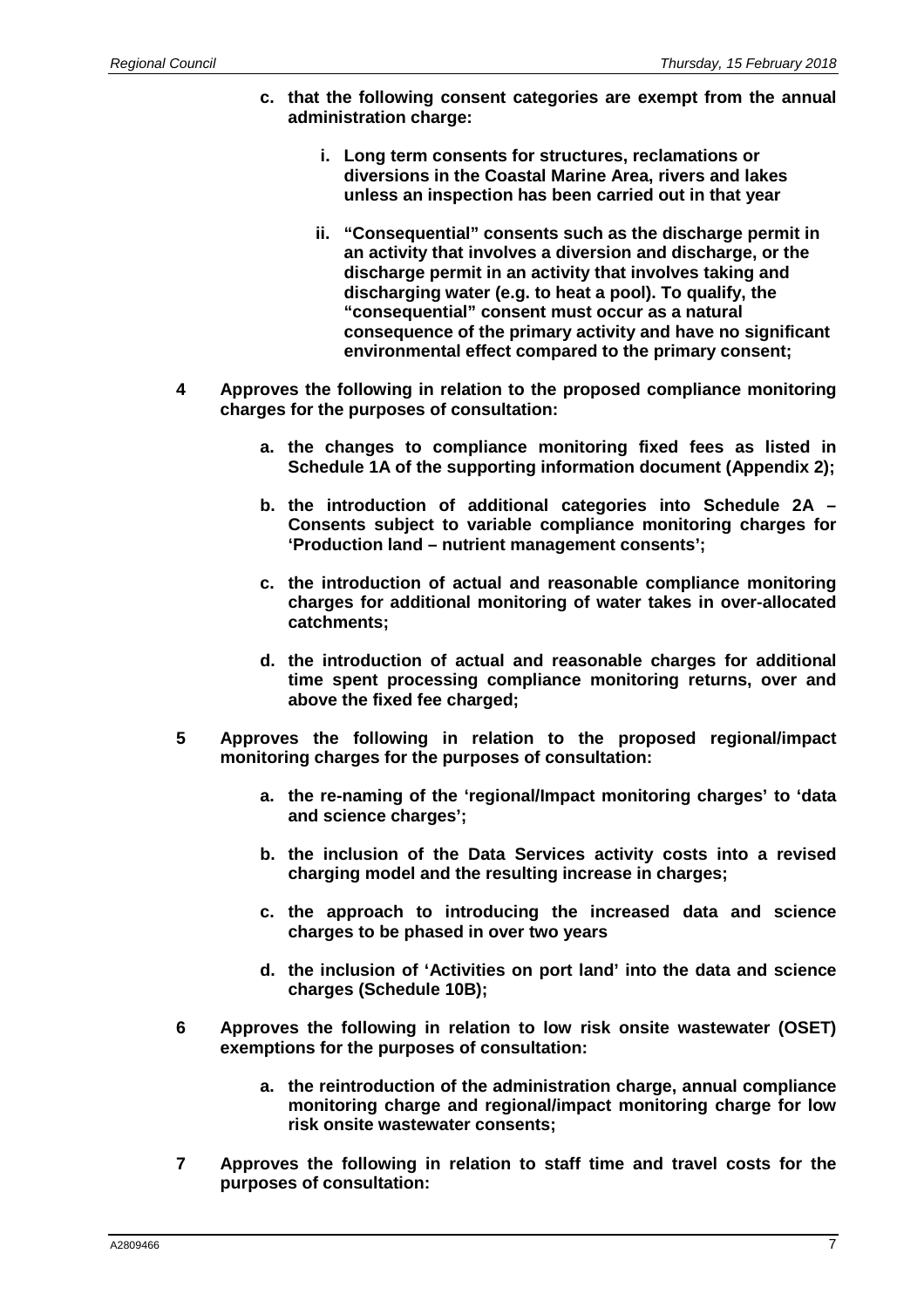- **a. the revised charges for staff as listed in Schedule A of the supporting information document (Appendix 2) and inclusion of an additional category for a Māori Technical Advisor;**
- **b. the introduction of a standard travel time policy, with each site visit attracting a charge of 0.5 hours of staff time plus 50km at the applicable IRD mileage rate;**
- **8 Adopts the attached supporting information document for the purposes of consultation on the proposed changes to some of the Resource Management Act charges;**
- **9 Adopts the attached 'Statement of Proposal: proposed changes to Bay of Plenty Regional Council's Resource Management Act charges' (the consultation document) for public consultation using the special consultative procedure under the Local Government Act, to be consulted on concurrently with the LTP;**
- **10 Delegates authority to the Chief Executive to make minor editorial and formatting amendments to the Statement of Proposal and supporting information document if required.**

**Thompson/Crosby CARRIED** 

## 7.10 **Adoption of Consultation Document and supporting documentation for the Long Term Plan 2018-2028 public consultation process**

Refer Tabled Document and PowerPoint Presentation Obj ID A2809888.

The report sought Council adopt the Consultation Document and supporting documentation for the Long Term Plan (LTP) 2018-2028 public consultation process. A schedule of changes was tabled for information and a presentation was provided that outlined key building blocks and a budget overview for the draft LTP, key topics and a timeline for consultation through to final adoption.

<sup>2</sup>It was clarified that preferred options for consultation topics may change depending on the outcomes from the hearing of submissions.

Additional wording was requested in the Consultation Document to note that forecasted estimates were based on what was known now, which was noted and acknowledged.

Councillors noted their satisfaction and approved the Draft Consultation Document in preparation for the signing of the Audit Opinion.

Audit New Zealand Director Mr Ben Halford was in attendance and issued an unmodified audit opinion for the LTP consultation document and supporting documents. He reported he was satisfied that the consultation document met the requirements and basis for decisions on the LTP and that the underlying information and controlled environment was sound, robust, effective, thorough and complete. He noted he was satisfied with the unbalanced budget, considering this to be financially prudent and said the five points of consultation were well set out and that providing options was good practice.

<sup>2</sup> Refer amendment – Item 7.1 Regional Council Meeting Minutes 29 March 2018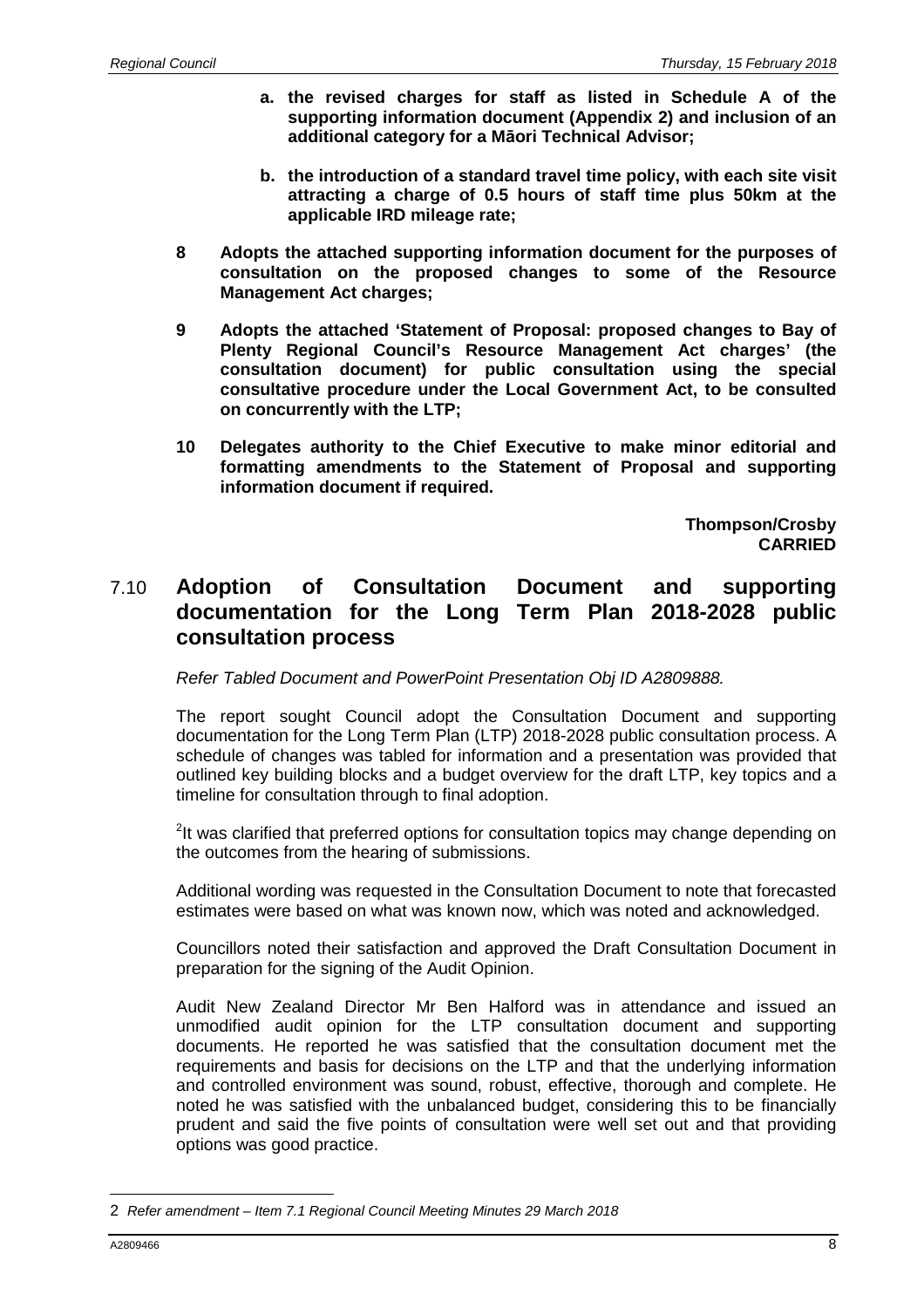Mr Halford noted that Bay of Plenty Regional Council was the first council to have completed the draft LTP process, which was a reflection of the level of organisation of Council and staff. Councillors congratulated and commended staff for their work.

It was noted that a correction to the Special Consultative Procedure closing date, under recommendation number 10, should be amended from 19 March 2017 to 19 March 2018.

### **Resolved**

**That the Regional Council:** 

- **1 Receives the report, Adoption of Consultation Document and supporting documentation for the Long Term Plan 2018-2028 public consultation process;**
- **2 Notes that the following draft supporting documents for the draft Long Term Plan 2018-2028 have been subject to an Audit process:** 
	- **a. Draft Asset Management Plans including:** 
		- **a. Rivers and Drainage Asset Management Plan 2018-2068**
		- **b. Rotorua Te Arawa Lakes Asset Management Plan 2018-2028**
		- **c. Maritime Operations Assert Management Plan 2018-2028**
		- **d. Regional Parks Asset Management Plan 2018-2028**
		- **e. Property Asset Management Plan 2018-2028 (Confidential)**
	- **b. Draft Financial Policies including:** 
		- **a. Revenue and Financing Funding Needs Analysis**
		- **b. Treasury Policy (incorporating Investment Policy and Liability Management Policy)**
		- **c. Third Party Infrastructure Funding Policy**
		- **d. Development Contributions and Financial Contributions Policy**
		- **e. Remission and Postponement of Rates Policy**
	- **c. Draft Activity Work Plans incorporating levels of service; key performance indicators; draft financial estimates for operating and capital expenditure; and resourcing (full time equivalents) for Years 1- 10, for each activity and group of activity.**
	- **d. Draft Volume Rua incorporating:** 
		- **a. Financial Strategy**
		- **b. Infrastructure Strategy**
		- **c. Prospective Financial Statements**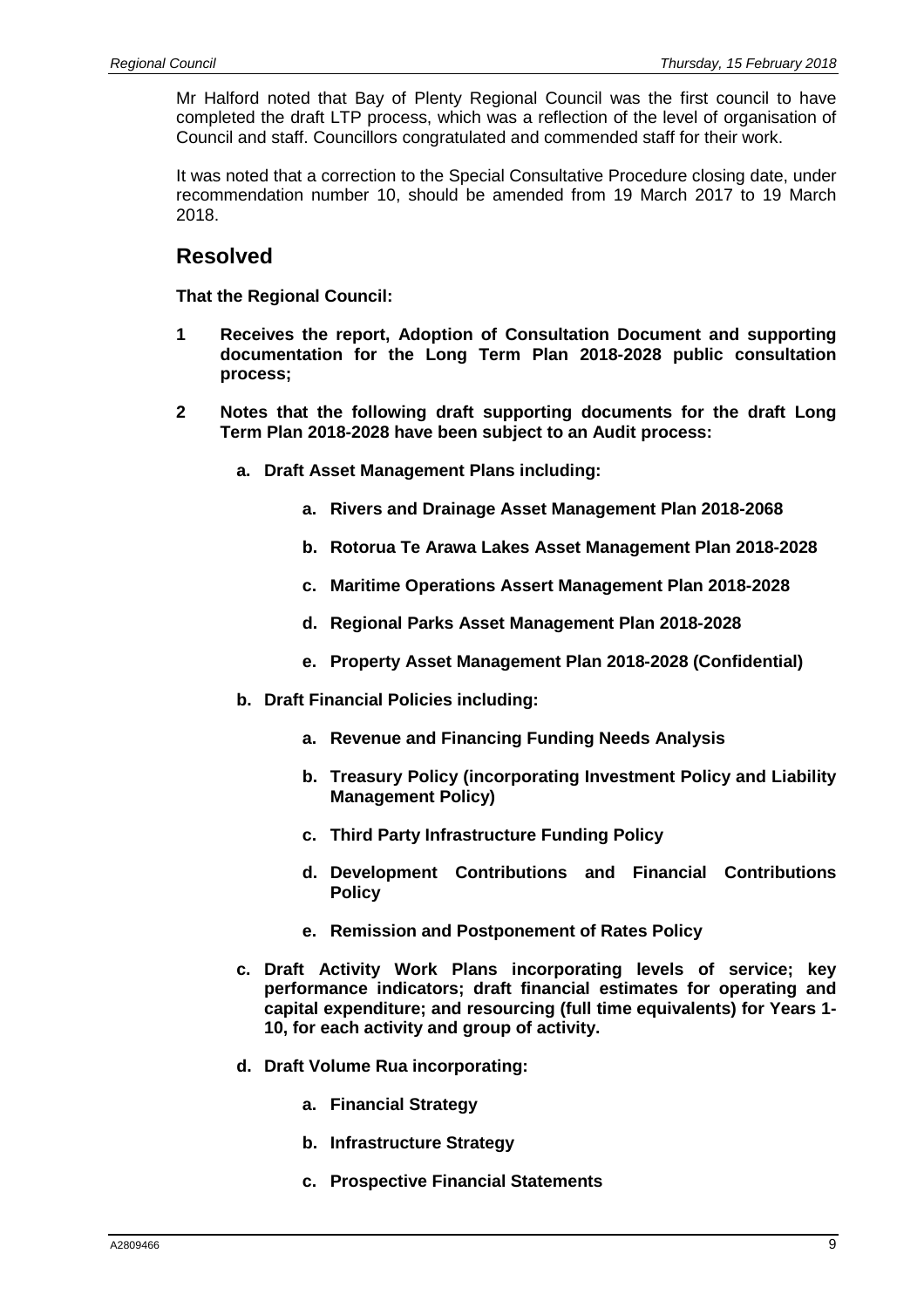- **d. Accounting Policies**
- **e. Council Controlled Organisations**
- **f. Funding Impact Statement**
- **g. Revenue and Financing Policy**
- **h. Rates Funding Impact Statement**
- **i. Significant Forecasting Assumptions**
- **j. Significant Negative Effects**
- **3 Notes that the Consultation Document, and its underlying information of the draft Long Term Plan 2018-2028 budget, contains operating deficits for years one, two three and four.**
- **4 Notes that the overall financial position of the Council remains sustainable.**
- **5 Agrees that the Consultation Document, and its underlying information of the draft Long Term Plan 2018-2028, contains operating revenue at a lower level than operating expenditure (unbalanced budget) for years one, two, three, and four, and that it is financially prudent to do so.**
- **6 Approves the Consultation Document (Draft for Council Approval for Consultation) in preparation for the signing of the Audit Opinion.**

**Leeder/Thompson CARRIED** 

**And following the signing of the Audit Opinion by the Audit Director:**

- **7 Receives the Audit Report and signed opinion by the Auditor pursuant to s93C(4) of the Local Government Act (2002) to be included in the Consultation Document.**
- **8 Agrees the Strategic Framework and Activity Structure, which were adopted at the December 2017 meeting are publically available during the Special Consultative Procedure.**
- **9 Adopts the following draft supporting documents for the Long Term Plan 2018-2028 to be publicly available during the Special Consultative Procedure pursuant to section 93C(3)(c) of the Local Government Act (2002):** 
	- **a. Draft Asset Management Plans including:** 
		- **a. Rivers and Drainage Asset Management Plan 2018-2068**
		- **b. Rotorua Te Arawa Lakes Asset Management Plan 2018- 2028**
		- **c. Maritime Operations Assert Management Plan 2018-2028**
		- **d. Regional Parks Asset Management Plan 2018-2028**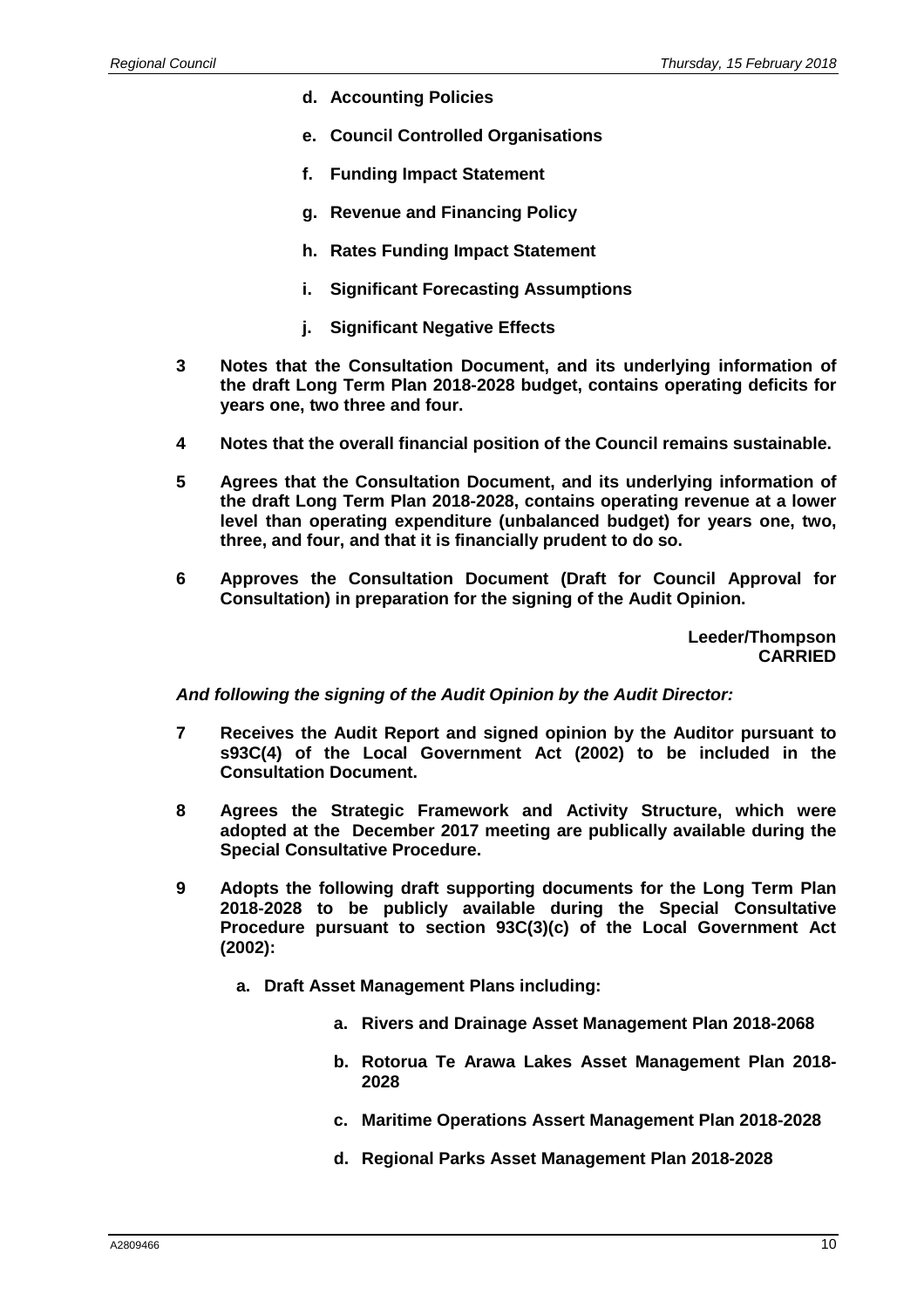- **e. Property Asset Management Plan 2018-2028 (Not publicly available in full, sections available on request)**
- **b. Draft Financial Policies including:** 
	- **a. Revenue and Financing Funding Needs Analysis**
	- **b. Treasury Policy (incorporating Investment Policy and Liability Management Policy)**
	- **c. Third Party Infrastructure Funding Policy**
	- **d. Development Contributions and Financial Contributions Policy**
	- **e. Remission and Postponement of Rates Policy**
- **c. Draft Activity Work Plans incorporating levels of service; key performance indicators; draft financial estimates for operating and capital expenditure; and resourcing (full time equivalents) for Years 1- 10, for each activity and group of activity.**
- **d. Draft Volume Rua incorporating:** 
	- **a. Financial Strategy**
	- **b. Infrastructure Strategy**
	- **c. Prospective Financial Statements**
	- **d. Accounting Policies**
	- **e. Council Controlled Organisations**
	- **f. Funding Impact Statement**
	- **g. Revenue and Financing Policy**
	- **h. Rates Funding Impact Statement**
	- **i. Significant Forecasting Assumptions**
	- **j. Significant Negative Effects**
- **10 Adopts the Consultation Document (including Audit Opinion) for the proposed Long Term Plan 2018-2028 Special Consultative Procedure from 19 February 2018 to 19 March 2018 pursuant to section 93 of the Local Government Act (2002).**
- **11 Notes that consultation on the Long Term Plan 2018-2028 has been designed to comply with the Special Consultative Procedure as defined under s83 and s93A of the Local Government Act (2002)**
- **12 Delegates authority to the Chief Executive to make any final editorial or post-audit amendments to the Consultation Document and draft supporting documents, if required, prior to commencement of the consultation period on 19 February 2018.**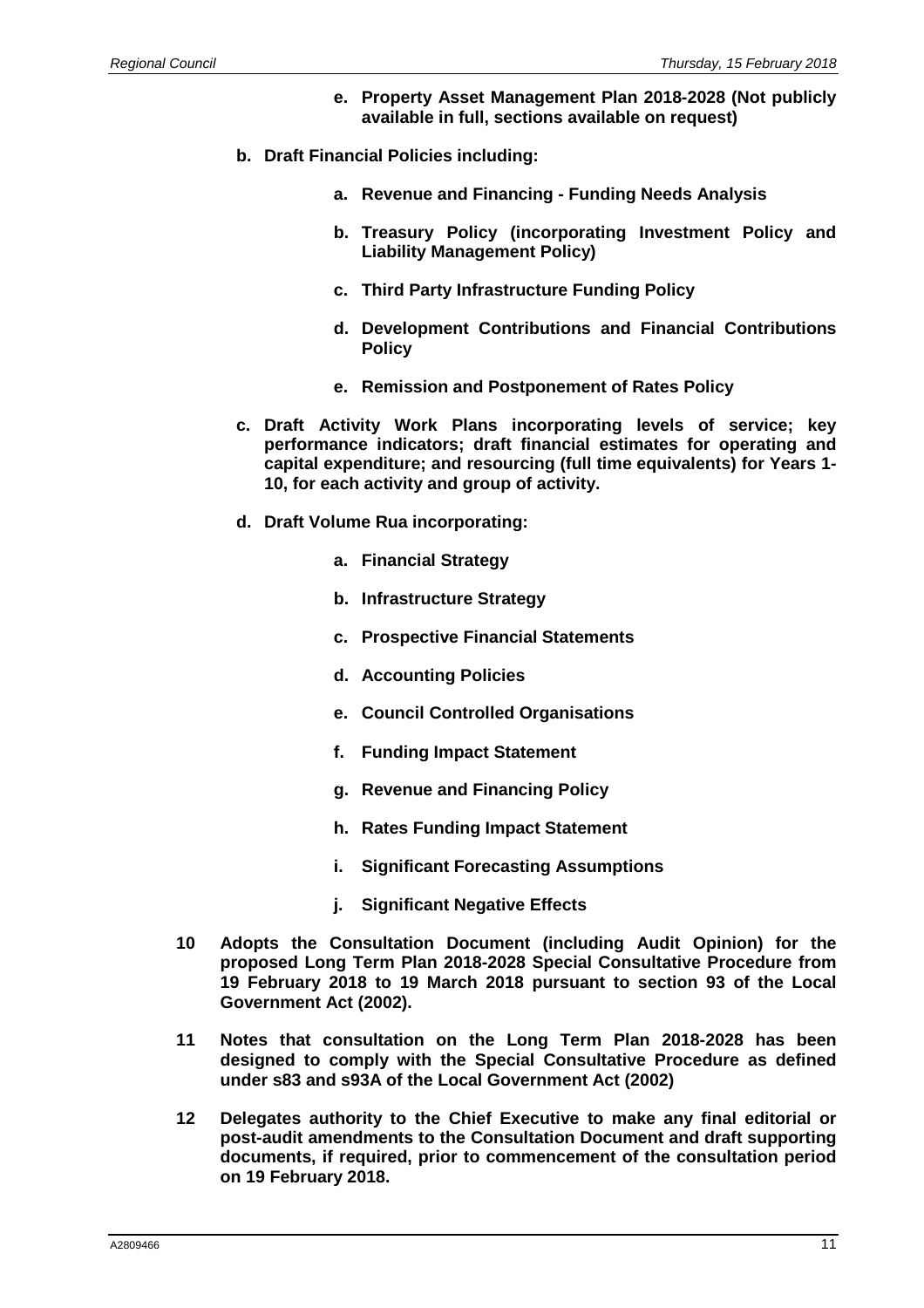#### **13 Confirms that the decision has a medium level of significance.**

#### **Nees/Thompson CARRIED**

#### **Adjournment**

The meeting adjourned at 10:51 am and reconvened at 11:11 am.

# **Order of Business**

With the leave of Council, the Chairman advised that Agenda Item 10.1, Chairman's report would be received next on the agenda.

# 7.11 **Chairman's Report**

The Chairman updated Council on his activities, upcoming events and items of interest.

#### **Resolved**

**That the Regional Council:** 

**1 Receives the report, Chairman's Report.** 

#### **Leeder/Thurston CARRIED**

# **Order of Business**

With the leave of Council, the Chairman advised that agenda item 13.3, Chairman's Report: Confidential Appendix 1 and item 13.6, Chief Executive Recruitment, would be taken next on the agenda.

# 8 **Public Excluded Section**

**Resolution to exclude the public** 

**THAT the public be excluded from the following parts of the proceedings of this meeting.** 

**The general subject of each matter to be considered while the public is excluded, the reason for passing this resolution in relation to each matter, and the specific grounds under section 48(1) of the Local Government Official Information and Meetings Act 1987 for the passing of this resolution are as follows:** 

| <b>General Subject of Matter to</b><br>be Considered      | <b>Reason for passing this</b><br>resolution in relation to<br>this matter | <b>Grounds under Section 48(1)</b><br><b>LGOIMA 1987 for passing</b><br>this resolution |
|-----------------------------------------------------------|----------------------------------------------------------------------------|-----------------------------------------------------------------------------------------|
| 13.3 Chairman's Report:<br><b>Confidential Appendix 1</b> | To protect this<br>information so it doesn't<br>damage public interest.    | Good reason for<br>withholding exists under<br>Section 48(1)(a).                        |
| <b>13.6 Chief Executive</b><br>Recruitment                | To carry out commercial<br>activities                                      | Good reason for withholding<br>exists under Section 48(1)(a).                           |

**Leeder/Thurston CARRIED**

#### **Attendance**

Cr Winters exited at 10:35 am and re-entered at 11.38am.<sup>3</sup>

 3 Refer amendment – Item 7.1 Regional Council Meeting Minutes 29 March 2018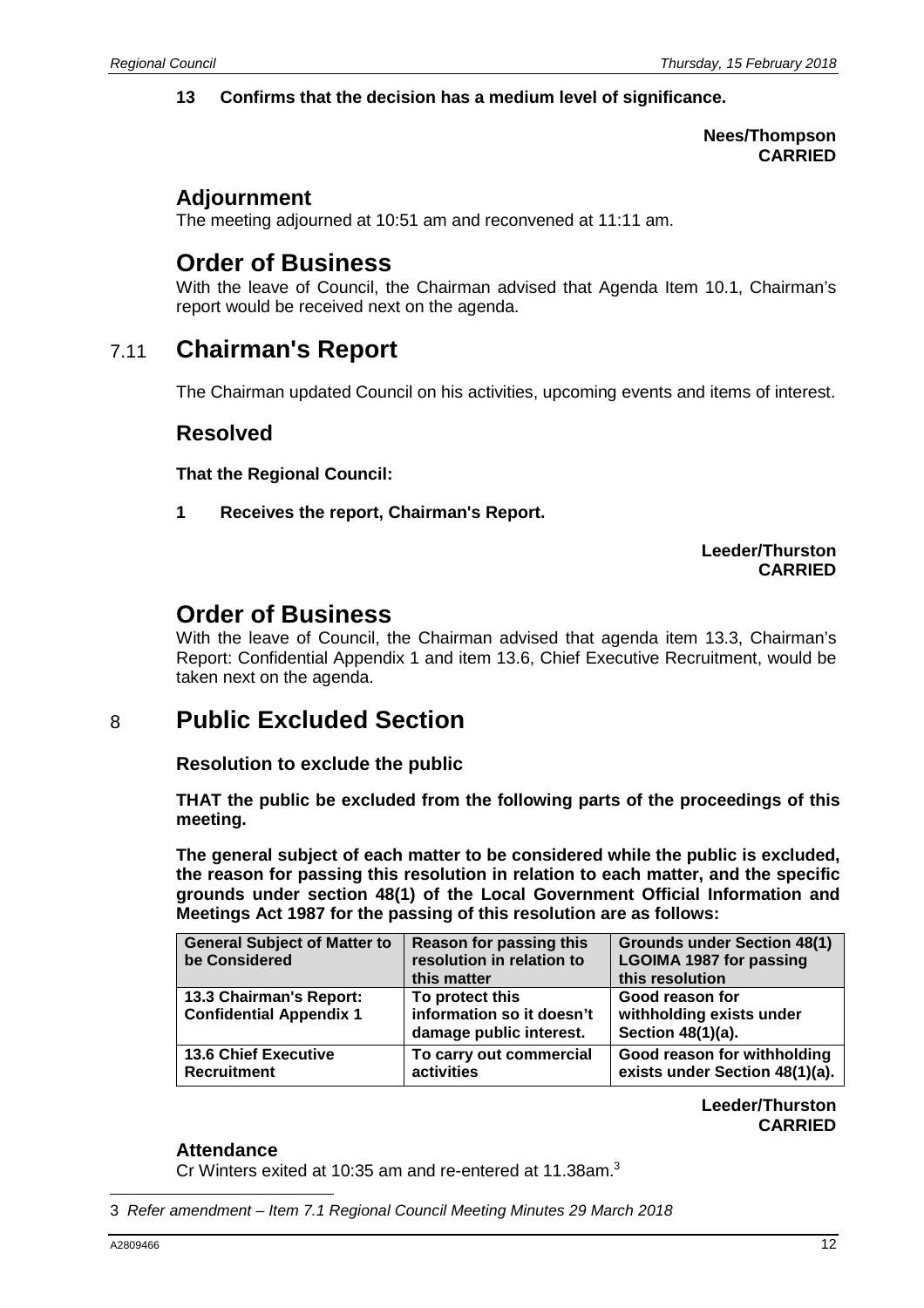# 9 **Chief Executive's Reports**

### 9.1 **Public Transport Committee Recommendations**

The report outlined staff recommendations that were reported to the Public Transport Committee meeting on 9 February 2018. Confirmation was provided at the meeting that the Committee subsequently resolved to recommend them to Council to adopt.

It was clarified that Council would need to consider the inclusion of the projects in the final Long Term Plan.

#### **Resolved**

**That the Regional Council:** 

- **1 Receives the report, Public Transport Committee Recommendations.**
- **2 In regard to the recommendations relating to the 'Tender Award Process Western Bay of Plenty Bus Service Tender':**
	- **a. approves the Western Bay of Plenty Bus Service proposed tender award process set out in that paper and delegates authority to the Chief Executive to receive the Tender report and award the contract, conditional to the tender specifications being met, and the tendered price being within the 2018 – 2028 Draft Long Term Plan budget; and**
	- **b. notes that if these conditions are not met, the Tender report and the contract award decision shall be brought to Council (at a time and date to be determined).**
- **3 In regard to the recommendations relating to 'Rotorua CCTV', agrees to implement and fund CCTV on Rotorua Cityride urban buses from the start of the 2018/19 financial year at an estimated cost of approximately \$164,000 with the operational cost to be funded from targeted rates being approximately \$21,300 per year.**
- **4 In regard to the recommendations relating to 'Passenger Wi-Fi', agrees to implement and fund passenger Wi-Fi on Rotorua and eastern Bay bus services (excluding Ruatahuna, Matatā and Pōtaka) from the start of the 2018/19 financial year at a cost of approximately \$69,500 with the operational cost to be funded from targeted rates being approximately \$33,500 per year**
- **5 In regard to the recommendations relating to 'Waihi Beach Trial Service', agrees to make the Waihi Beach trial service permanent and extend it to two days of operation per week from 1 July 2018, at an estimated total cost of \$41,600 per annum.**

**Thurston/Winters CARRIED**

## 9.2 **Council Performance Monitoring Report 2017/18 July to December 2017**

The report provided Council with information to review financial and non-financial performance for all Council activities for the first six months of 2017/18 financial year.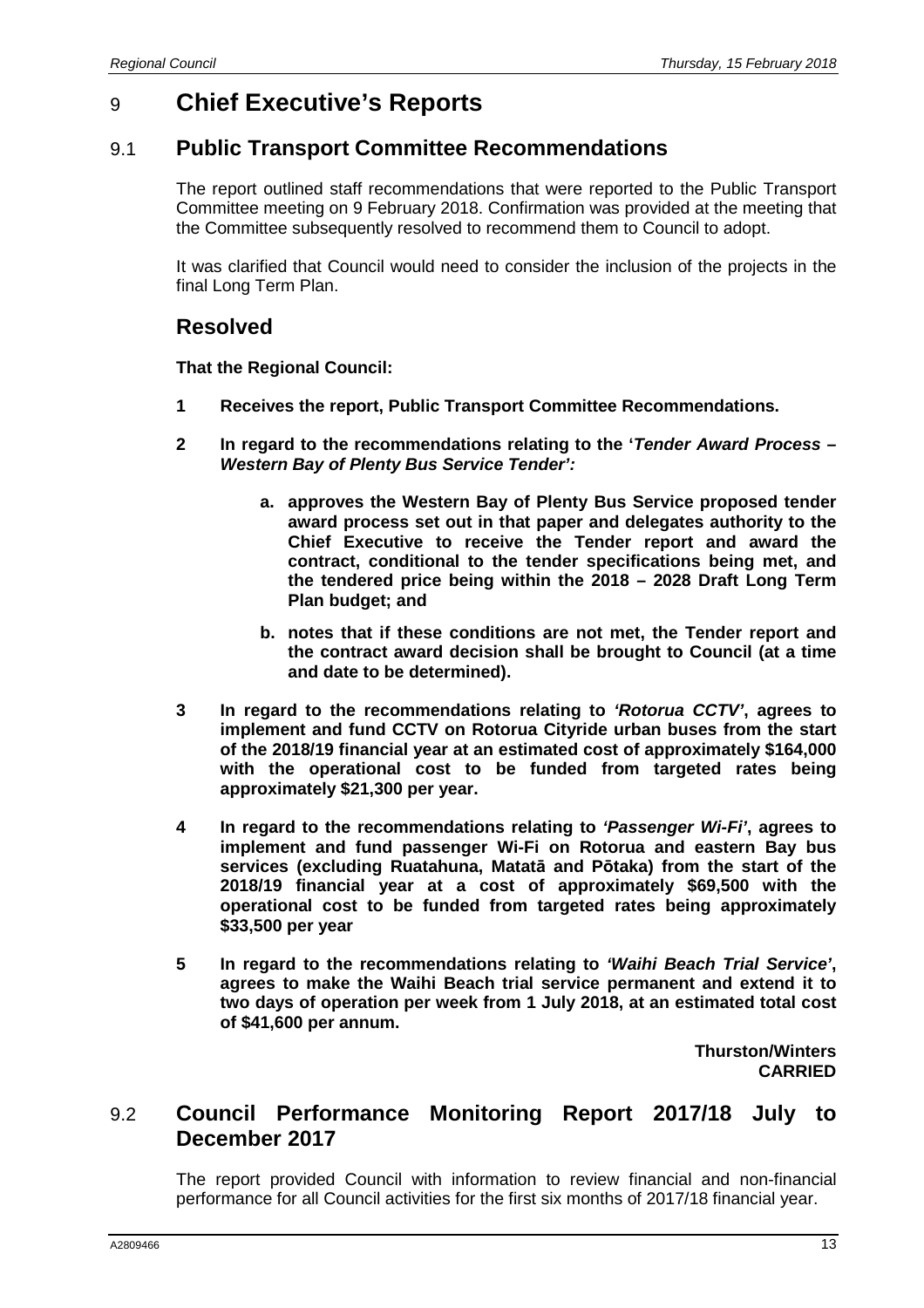Members received the following clarification:

- The Key Performance Indicator for the Rotorua Lakes' water quality covered a percentage reduction in exports of nitrogen from the Lake Rotorua catchment, noting that Council's work covered a range of lakes in the catchment. The current KPI from the Long Term Plan 2015-2025 was developed using best information that was available at the time. Through the development of the Long Term Plan 2018- 2028, the KPI had been improved and would focus on a range of lakes in the catchment to better reflect the target.
- Unavailability of public transport information was due to the timing of consolidated survey information. It was noted that research and monitoring of how people were using transport was important.
- Major engineering project capex was raised as a concern and it was noted that deliverability would be looked at across the region.

Councillors were encouraged to attend detailed briefing sessions that were offered to keep abreast of key trends.

#### **Resolved**

**That the Regional Council:** 

- **1 Receives the report, Council Performance Monitoring Report 2017/18 July to December 2017;**
- **2 Notes the financial and non-financial performance monitoring information provided, including variations from the budget.**
- **3 Approves a budget revision in the Rivers and Drainage Activity moving \$3.7 million from the Annual Plan 2017/18 reserve funded operating expenditure budget to the capital expenditure budget for the Flood Recovery Project as work has been reclassified.**

**Love/Thompson CARRIED**

## **Order of Business**

With the leave of Council, the Chairman advised that Item 11.7 would be received next on the agenda.

## 9.3 **Health, Safety and People Report**

The report updated Council on organisational health, safety and people matters. While some difficulty was raised with reconciling graph data on the people report, the quality of reporting was commended and noted as being assisted by councillor input.

It was clarified that:

- ACC levies were impacted for accidents that resulted in lost time off work.
- Measurements of staff morale were undertaken via formal 2-year engagement surveys. The Chief Executive sensed that staff were refreshed and in good spirits after the summer holidays and were working hard.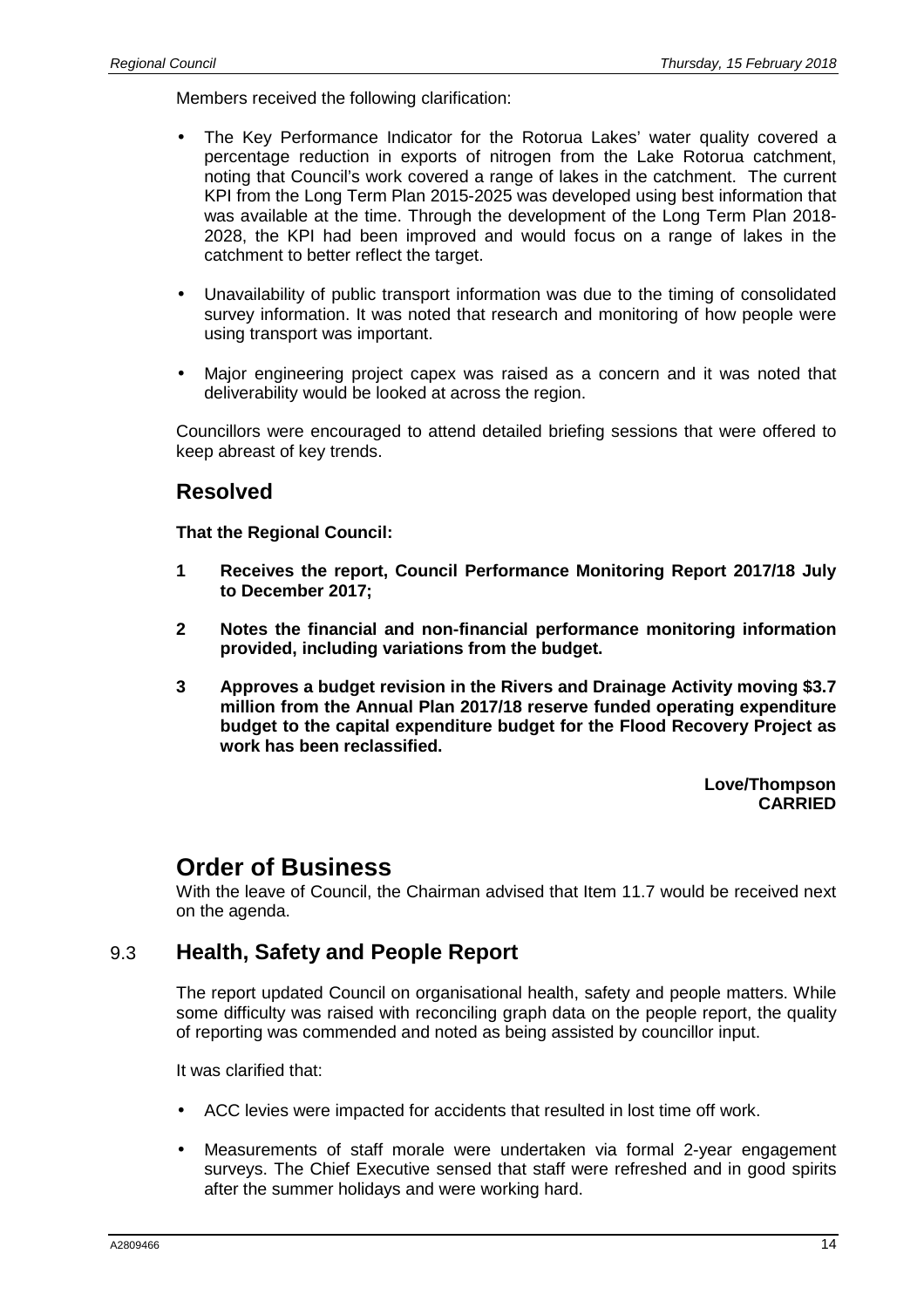Due to timing constraints, members were advised that an accompanying training presentation to the Health and Safety report would be provided later in the meeting.

## **Resolved**

**That the Regional Council:** 

**1 Receives the Health, Safety and People Report.** 

**Leeder/Crosby CARRIED**

# **Order of Business**

With the leave of Council, the Chairman advised that agenda item 12 would be taken next on the agenda.

## 10 **Acknowledgements & Tributes**

On behalf of Council, the Chairman paid tribute to retiring staff member Bruce Gardner, commending his term with Council since 1987 and his outstanding contribution to Council over the past 30 years.

Mr Gardner thanked Council for their acknowledgment. He paid tribute to Council, councillors, senior management and staff and noted his involvement in various facets of Council that had been rewarding.

## **Order of Business**

With the leave of Council, the Chairman advised that agenda item 11.6 would be received next on the agenda.

# 11 **Chief Executive's Reports continued**

## 11.1 **Havelock North Drinking Water Inquiry: Stage 2**

The report provided a summary of key findings and recommendations of Stage 2 of the Havelock North Drinking Water Inquiry and to highlight potential implications for Council. The report was taken as read and the recommendations accepted without further discussion.

## **Resolved**

**That the Regional Council:** 

- **1 Receives the report, Havelock North Drinking Water Inquiry: Stage 2;**
- **2 Notes the potential for future additional work and expenditure, as a result of the Inquiry recommendations.**

**Leeder/Nees CARRIED**

## **Adjournment**

The meeting adjourned at 11:57am and reconvened at 1:18pm.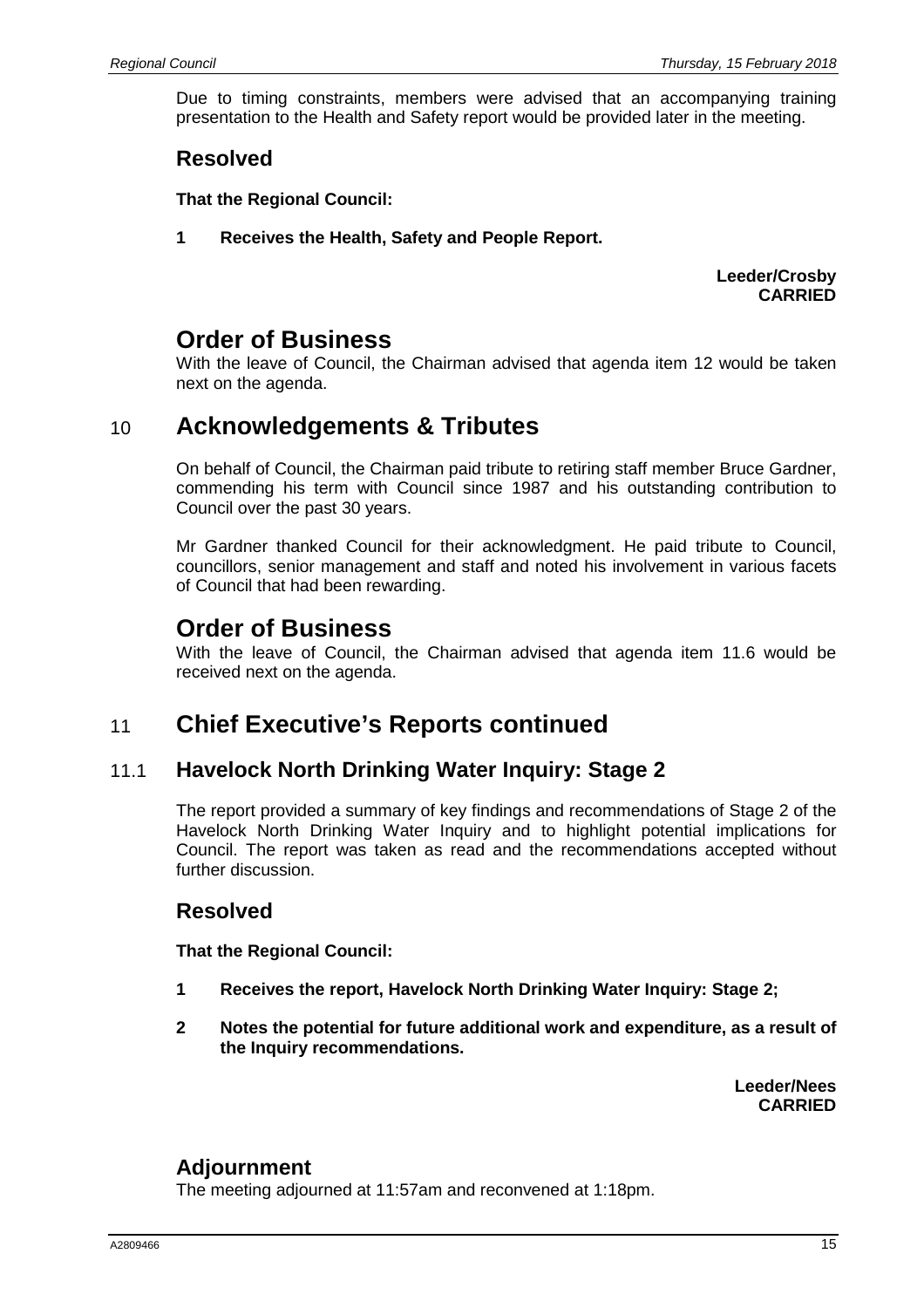#### **Attendance**

Chairman Leeder and the Chief Executive left the meeting during the adjournment. Crs Winters and Bruning were attending a Lakes Rotorua Incentives Committee briefing and were not in attendance at this time.

Deputy Chair Nees assumed the chair for the remainder of the meeting.

## **Order of Business**

With the leave of Council, the Deputy Chairman advised that the Health & Safety Presentation that had been deferred would be received next on the agenda.

## 11.2 **Health, Safety and People Report – Presentation continued**

Refer PowerPoint Presentation Objective ID A2810219.

Health & Safety Manager Chris Woods and General Manager Corporate Solutions James Graham gave a presentation regarding a Zespri WorkSafe investigation and relating to the fatality of a contracted worker and Zespri's enforceable undertaking with WorkSafe and subsequent regulatory environment, learnings and considerations to duty of care.

It was clarified that volunteers who worked for care groups would not impose a health and safety duty on Council, as Council were not controlling the work they do.

Members were advised that the next Health & Safety report would include an update and training advice for councillors.

# 11.3 **Public Excluded Section**

#### **Resolved**

**Resolution to exclude the public** 

**THAT the public be excluded from the following parts of the proceedings of this meeting.** 

**The general subject of each matter to be considered while the public is excluded, the reason for passing this resolution in relation to each matter, and the specific grounds under section 48(1) of the Local Government Official Information and Meetings Act 1987 for the passing of this resolution are as follows:** 

| <b>General Subject of Matter to</b><br>be Considered                                                                                             | Reason for passing this<br>resolution in relation to this<br>matter    | <b>Grounds under Section 48(1)</b><br><b>LGOIMA 1987 for passing</b><br>this resolution |
|--------------------------------------------------------------------------------------------------------------------------------------------------|------------------------------------------------------------------------|-----------------------------------------------------------------------------------------|
| <b>3.1 Public Excluded</b><br><b>Regional Council Minutes -</b><br>14 December 2017                                                              | Please refer to the relevant<br>clause in the open meeting<br>minutes. | Good reason for<br>withholding exists under<br>Section 48(1)(a).                        |
| <b>13.2 Public Excluded Civil</b><br><b>Defence Emergency</b><br><b>Management Group Joint</b><br><b>Committee Minutes - 04</b><br>December 2017 | Please refer to the relevant<br>clause in the open meeting<br>minutes. | Good reason for<br>withholding exists under<br>Section 48(1)(a).                        |

 4 Refer amendment – Item 7.1 Regional Council Meeting Minutes 29 March 2018.